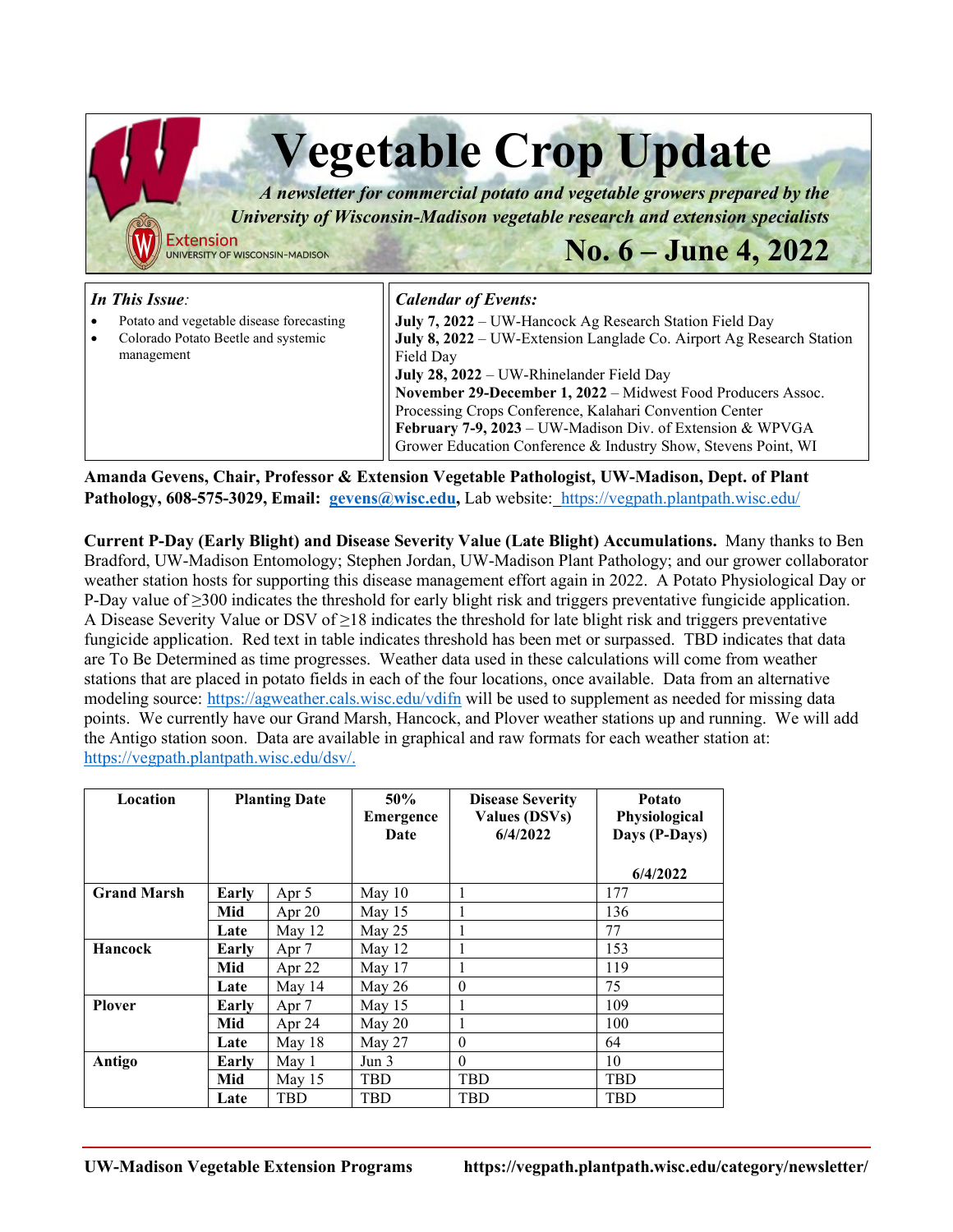In addition to the potato field weather stations, we have the UW Vegetable Disease and Insect Forecasting Network tool to explore P-Days and DSVs across the state [\(https://agweather.cals.wisc.edu/vdifn\)](https://agweather.cals.wisc.edu/vdifn). This tool utilizes NOAA weather data (stations are not situated within potato fields). In using this tool, be sure to enter your model selections and parameters, then hit the blue submit button at the bottom of the parameter boxes. Once thresholds are met for risk of early blight and/or late blight, fungicides are recommended for optimum disease control. Fungicide details can be found in the 2022 Commercial Vegetable Production in Wisconsin Guide, Extension Document A3422, linked here: [https://learningstore.extension.wisc.edu/products/commercial](https://learningstore.extension.wisc.edu/products/commercial-vegetable-production-in-wisconsin)[vegetable-production-in-wisconsin](https://learningstore.extension.wisc.edu/products/commercial-vegetable-production-in-wisconsin)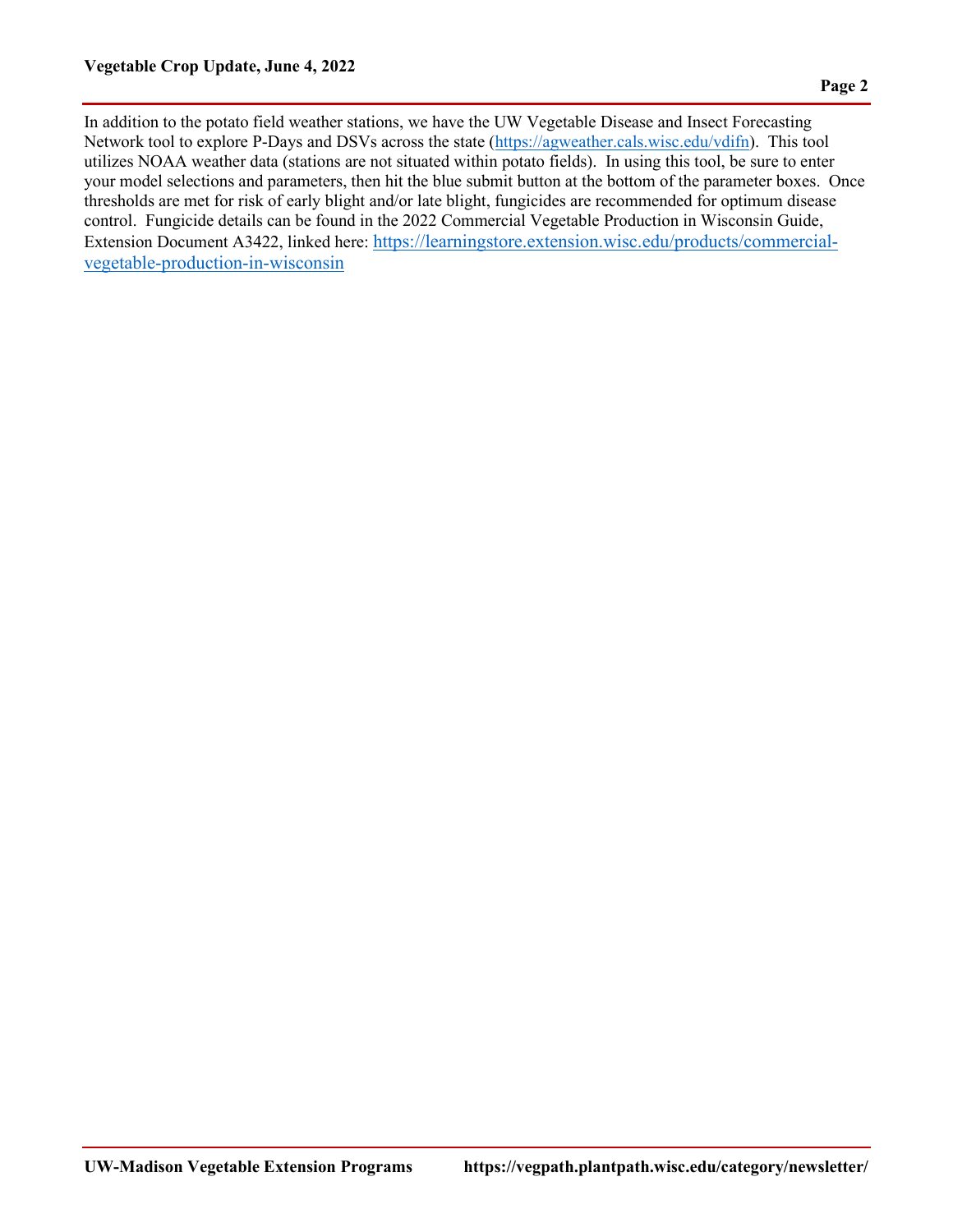### **Vegetable Insect Update – Russell L. Groves, Professor and Department Chair, UW-Madison, Department of Entomology, (608) 698-2434 (mobile), e-mail [rgroves@wisc.edu](mailto:rgroves@wisc.edu)**

#### **Vegetable Entomology Webpage:<https://vegento.russell.wisc.edu/>**

**Colorado potato beetle (CPB) –** [\(https://vegento.russell.wisc.edu/pests/colorado-potato-beetle/\)](https://vegento.russell.wisc.edu/pests/colorado-potato-beetle/). Continue to scout populations of CPB adults especially as nearly all potato plants have emerged and most hilling operations are nearly complete in central Wisconsin. In southern Wisconsin, adults have now colonized much of the field and many egg masses have hatched into  $1<sup>st</sup>$  instar

larval stages (**Fig. 1**). Potato plants can tolerate varying levels of defoliation before they will suffer yield losses. The level of tolerance depends on the plant's growth stage. Flowering plants can tolerate the least defoliation, only 5-10% of total leaf area. Postflower potato is able to withstand a slightly greater amount of defoliation, but since this is a critical point for tuber formation and bulking growers should limit the amount of feeding done by CPB. Growth stages ahead and behind these two points are more tolerant of defoliation.



**Figure 1.** Egg masses and early instar larvae of the Colorado potato beetle

Now is the time to begin looking for small larvae (1st and 2nd instars) on the crop. To do this effectively, focus the majority of scouting for larvae on the tops of plants. In potato, small larvae will typically move to the newly expanding foliage at the crown of the plant. Larvae are very small at this stage and may not be directly apparent unless the emerging foliage is carefully parted. First instar larvae may be easily confused with dirt or debris until closer inspection.

For most CPB chemical management tools, timing application occurs with the appearance of first instar larvae in the field. Early instar larvae are the most susceptible life stage for chemical management, applications should be timed with the midpoint of egg hatch. The first application should be followed up in 5-7 days with a second application of the same compound depending on the formulation and label restrictions. Refer to the UW-Extension publication [Commercial](https://learningstore.extension.wisc.edu/products/commercial-vegetable-production-in-wisconsin)  [Vegetable Production in Wisconsin \(A3422\)](https://learningstore.extension.wisc.edu/products/commercial-vegetable-production-in-wisconsin) for a list of registered insecticides and management recommendations.

Forecast temperatures into next week will remain at or below average, and thus developing larval populations may be slowed somewhat. Recall that our insecticide programs are built around product rotations across generations, and 2-3 successive applications of the same, reduced-risk (RR) mode of action (MoA) within a generation (**Fig. 2**).

Applications of novaluron (Rimon) tolfenpyrad (Torac), spinetoram (Radiant, Delegate), or abamectin (Agri-Mek) should be applied when nearly 50-75% of egg masses have hatched, and a few 2nd instar larvae are present from the earliest hatched egg masses. This milestone may occur at the end of the upcoming week at locations in southern Wisconsin, with egg masses continually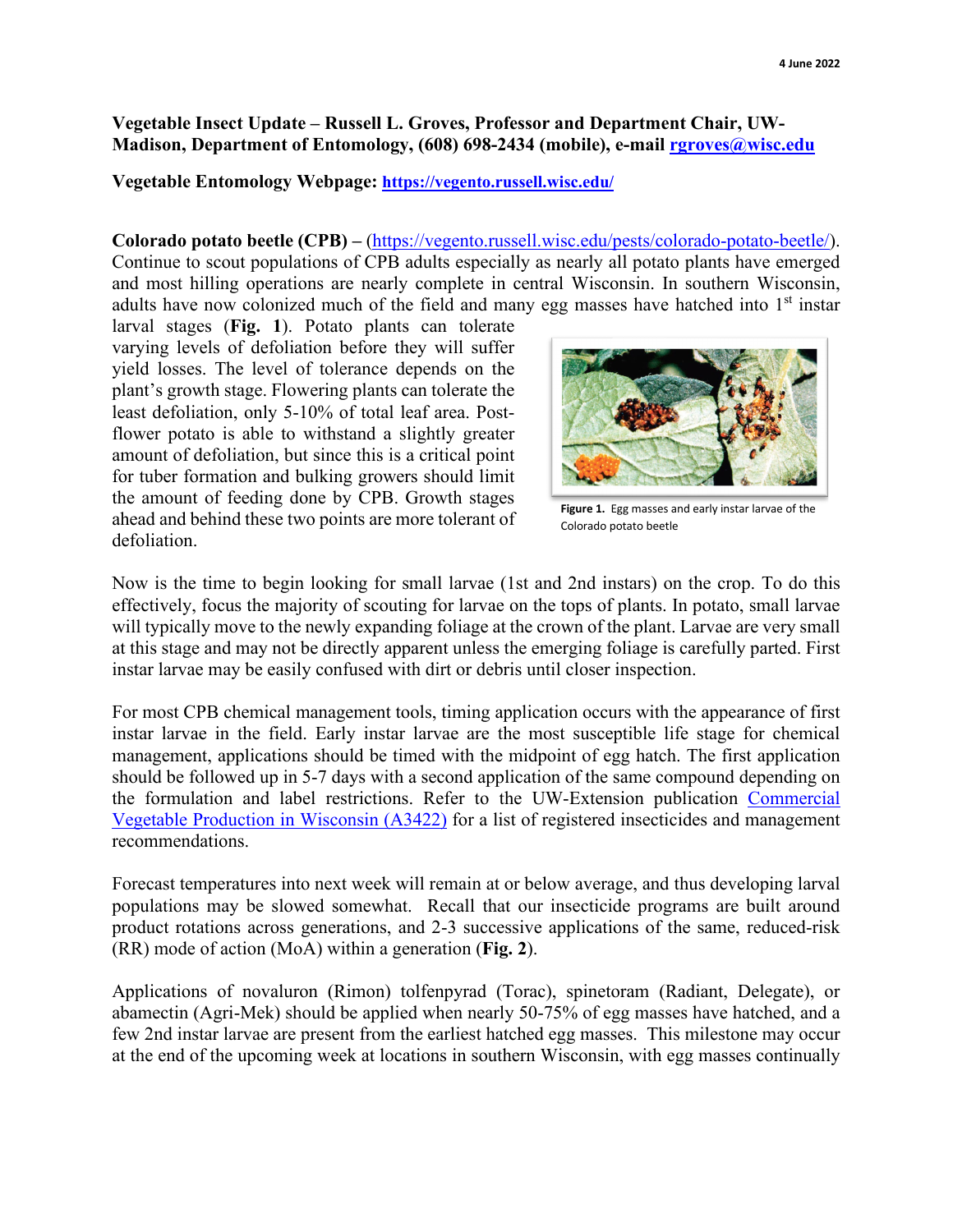being deposited this coming week in southern regions. Recall, these 1st generation larvicides often require 2-3 subsequent reapplications spaced on a 7- 10 day interval to achieve sufficient control of this damaging generation. In central Wisconsin, CPB adults are still colonizing fields, and mating and egg





**Figure 2.** Application timing of reduced-risk (RR) modes of action (MoA) for the control of CPB.

laying is underway along field perimeters. Initial egg hatch was just underway later this week in field perimeters. With cooler and more moderate daytime high temperatures forecast for the coming week, it may not be time to initiate first larval sprays until the following week. Careful scouting will reveal the exact timing!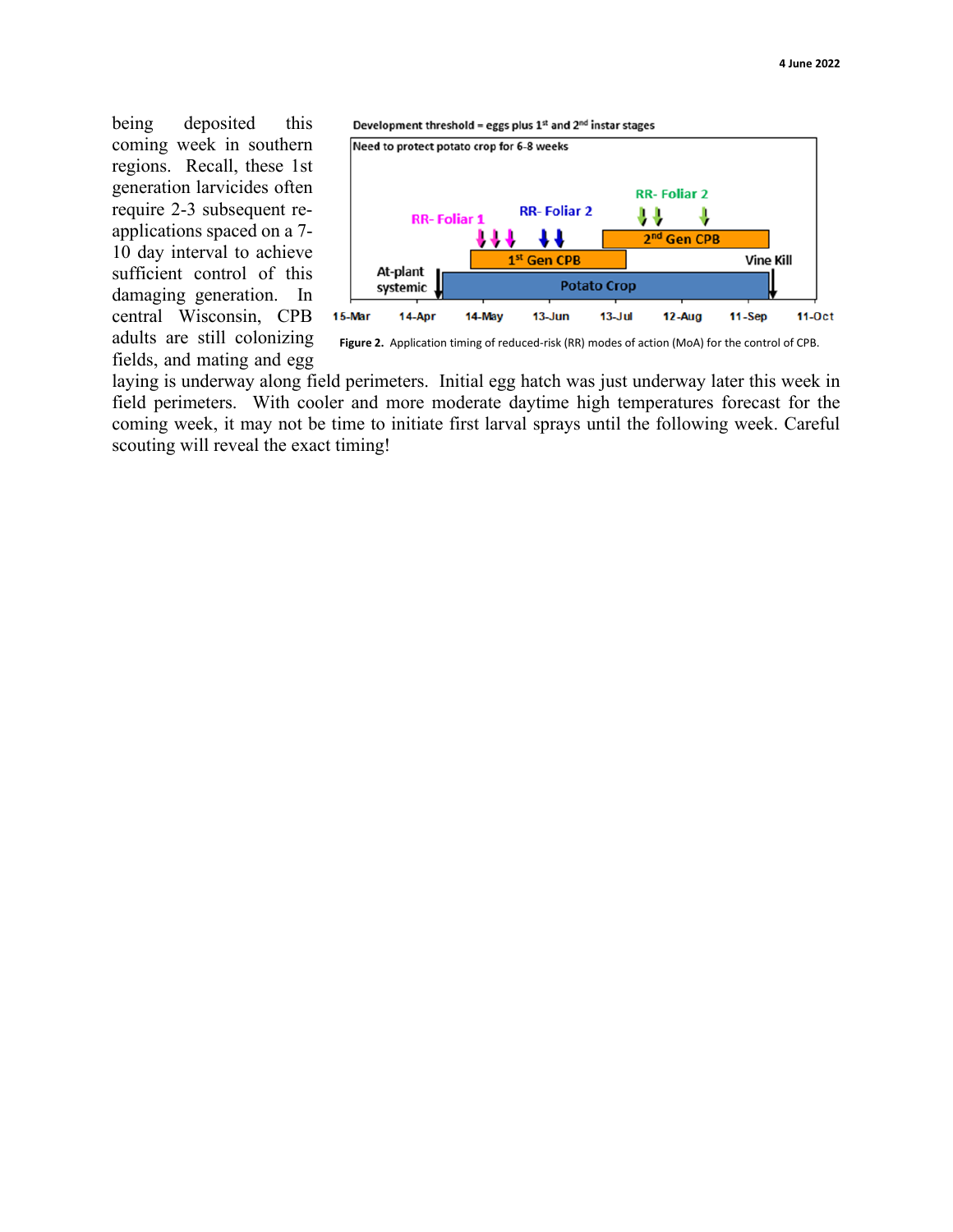# **At-Plant Systemic Options**

| <b>Trade name</b>                                                                                                                                                                                                                                                                                                                                                                      | <b>Active</b><br>ingredient | <b>IRAC MOA</b><br>Code | <b>Spray</b><br>pH< | <b>Adjuvant</b>     | <b>PHI</b>   | Rate                               | <b>Adult</b> | <b>Egg</b><br><b>Mass</b> | <b>Early Larvae (1st-2nd</b><br>(instar                                                                                                                                                                                                                                                                                | Late Larvae (3rd-4th<br>(instar |
|----------------------------------------------------------------------------------------------------------------------------------------------------------------------------------------------------------------------------------------------------------------------------------------------------------------------------------------------------------------------------------------|-----------------------------|-------------------------|---------------------|---------------------|--------------|------------------------------------|--------------|---------------------------|------------------------------------------------------------------------------------------------------------------------------------------------------------------------------------------------------------------------------------------------------------------------------------------------------------------------|---------------------------------|
| <b>Belay</b>                                                                                                                                                                                                                                                                                                                                                                           | clothianadin                | 4A                      | pH < 7              | none (see<br>notes) | $\Omega$     | 12f<br><b>OZ</b>                   |              |                           | $+++$                                                                                                                                                                                                                                                                                                                  | $++$                            |
| Note: 1). consider soil surfactant to increase uniform movement in soil profile, 2.) season total maximum is only 0.2 lb a.i./ac for both soil-applied and<br>foliar). Do not apply any Group 4A insecticides over the top of an at-plant application of Belay. Considerable resistance with CPB, very effective for<br>potato leafhopper and colonizing aphids.                       |                             |                         |                     |                     |              |                                    |              |                           |                                                                                                                                                                                                                                                                                                                        |                                 |
| <b>Platinum 75SG</b>                                                                                                                                                                                                                                                                                                                                                                   | thiamethoxa<br>m.           | 4A                      | pH < 7              | none (see<br>notes) | <sup>0</sup> | 2.67<br>0Z                         | $\ddot{}$    |                           | $+++$                                                                                                                                                                                                                                                                                                                  | $++$                            |
| Note: 1). consider soil surfactant to increase uniform movement in soil profile, 2.) season total maximum varies by use pattern (soil-applied vs foliar). Can<br>apply additional foliar applications of a Group 4A on an at-plant application. Considerable resistance with CPB, very effective for potato leafhopper and<br>colonizing aphids.                                       |                             |                         |                     |                     |              |                                    |              |                           |                                                                                                                                                                                                                                                                                                                        |                                 |
| <b>Admire Pro</b><br>(generics)                                                                                                                                                                                                                                                                                                                                                        | imidacloprid                | 4A                      | pH < 7              | none (see<br>notes) | $\Omega$     | 8.7 fl<br>OZ.                      |              |                           | $+++$                                                                                                                                                                                                                                                                                                                  | $++$                            |
| and colonizing aphids.                                                                                                                                                                                                                                                                                                                                                                 |                             |                         |                     |                     |              |                                    |              |                           | Note: 1). consider soil surfactant to increase uniform movement in soil profile, 2.) season total maximum varies by use pattern (soil-applied vs foliar).<br>Can apply additional foliar applications of a Group 28 on an at-plant application. Considerable resistance with CPB, very effective for potato leafhopper |                                 |
| <b>Verimark SC</b>                                                                                                                                                                                                                                                                                                                                                                     | cyantranilipr<br>ole        | 28                      | pH <<br>6.5         | none (see<br>notes) | 0            | 13.5<br>fl oz                      |              |                           | $+++$                                                                                                                                                                                                                                                                                                                  | $++$                            |
| Note: 1). consider soil surfactant to increase uniform movement in soil profile, 2.) season total maximum varies by use pattern (soil-applied vs foliar).<br>Can apply additional foliar applications of a Group 28 on an at-plant application (not advisable!). Will provide only 45-60 days of control of CPB.<br>Ineffective for potato leafhopper and mildly effective for aphids. |                             |                         |                     |                     |              |                                    |              |                           |                                                                                                                                                                                                                                                                                                                        |                                 |
| <b>Regent 4SC</b>                                                                                                                                                                                                                                                                                                                                                                      | fipronil                    | 2B                      |                     | none (see<br>notes) | 90           | $3.2 \text{ fl}$<br>O <sub>Z</sub> |              |                           |                                                                                                                                                                                                                                                                                                                        |                                 |
|                                                                                                                                                                                                                                                                                                                                                                                        |                             |                         |                     |                     |              |                                    |              |                           | Note: for use as an at-plant, distributed in-furrow application for the control of Asiatic garden beetle, other white grubs and wireworms.                                                                                                                                                                             |                                 |

### **1st generation CPB Materials**

| Trade name                                                                                                                                                                                                                                                                                                                                                                                                                                                                                    | <b>Active</b><br>ingredient | <b>IRAC MOA</b><br>Code | Spray<br>pH< | <b>Adjuvant</b>            | <b>PHI</b> | Rate                     | Adult | Egg<br><b>Mass</b> | <b>Early Larvae</b><br>$(1st-2nd instar)$ | Late Larvae<br>(3rd-4th instar) |
|-----------------------------------------------------------------------------------------------------------------------------------------------------------------------------------------------------------------------------------------------------------------------------------------------------------------------------------------------------------------------------------------------------------------------------------------------------------------------------------------------|-----------------------------|-------------------------|--------------|----------------------------|------------|--------------------------|-------|--------------------|-------------------------------------------|---------------------------------|
| Rimon 0.83EC                                                                                                                                                                                                                                                                                                                                                                                                                                                                                  | novaluron                   | - 15                    | pH <<br>6.5  | NIS (0.25-<br>$0.5\%$ V:V) | 14         | 9,8,7 fl oz 10,8,8 fl oz |       |                    | $++$                                      | $^{++}$                         |
| Initiate applications when egg deposition first appears in outer rows (0-48rows) of the field. Initial foliar application (9.0 fl oz/ac) can be applied as a<br>'ring' application, treating only the outer-most rows of the field. Subsequently, apply 2nd foliar application (8.0 fl oz/ac) over entire field one week later.<br>Continue to scout field and consider a 3rd foliar application (7.0 fl oz/ac) 7 days after prior application. Continue to scout the field, if an additional |                             |                         |              |                            |            |                          |       |                    |                                           |                                 |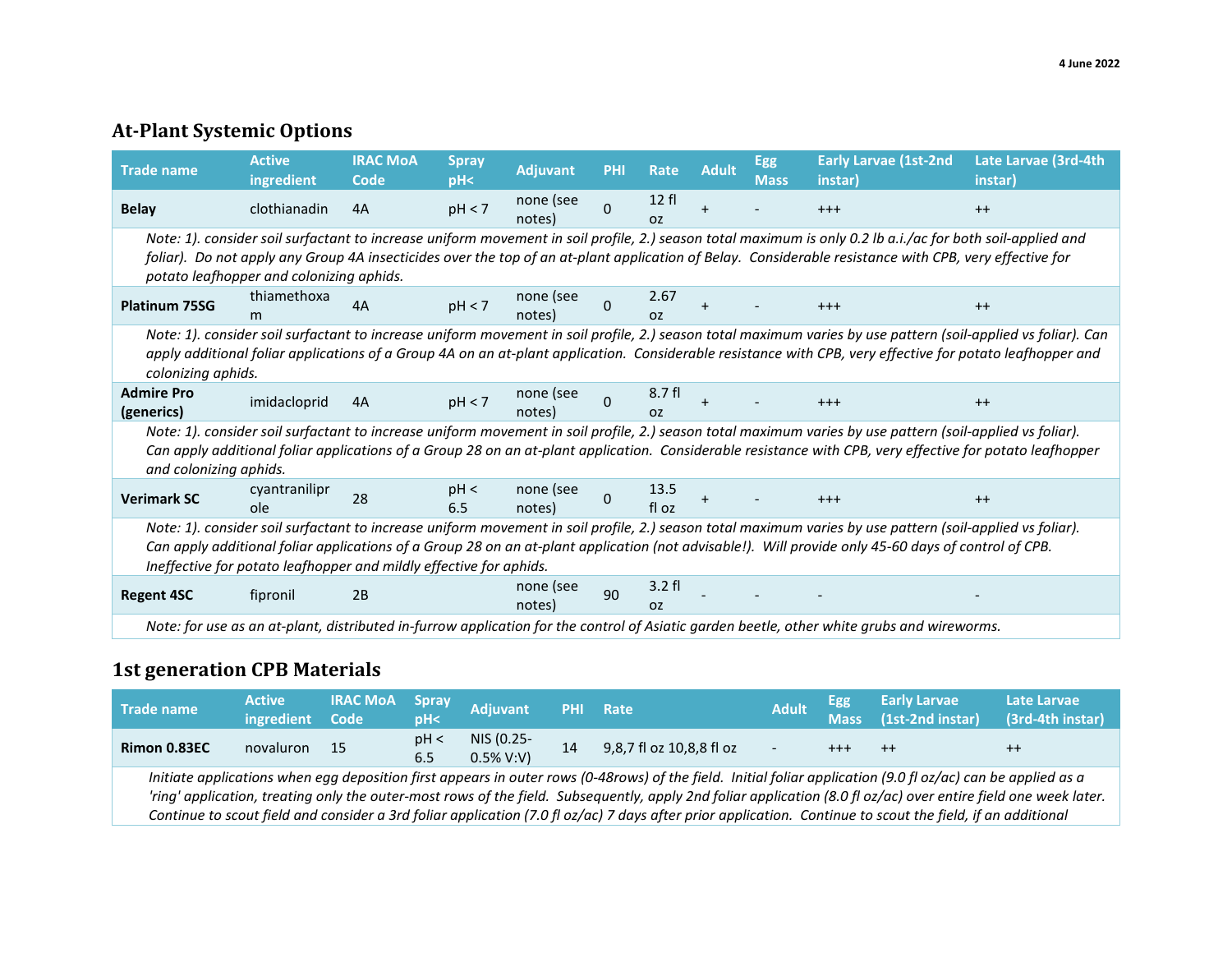| <b>Trade name</b>                                                                                                                                                                                                                                                                                                                                                                                                                                                                                                                                                                                                                                                                                                                                                                                                                                                                                    | <b>Active</b><br>ingredient                                                                                                                                                                                                                                                                                                                                                                                                                                                                                                                                                                                                                                                                                                                                                                                                                   | <b>IRAC MOA</b><br>Code | <b>Spray</b><br>pH< | <b>Adjuvant</b>               | PHI | Rate                                                                                                                                                                                                                                                                                              | <b>Adult</b> | Egg<br><b>Mass</b> | <b>Early Larvae</b><br>(1st-2nd instar) | <b>Late Larvae</b><br>(3rd-4th instar) |  |
|------------------------------------------------------------------------------------------------------------------------------------------------------------------------------------------------------------------------------------------------------------------------------------------------------------------------------------------------------------------------------------------------------------------------------------------------------------------------------------------------------------------------------------------------------------------------------------------------------------------------------------------------------------------------------------------------------------------------------------------------------------------------------------------------------------------------------------------------------------------------------------------------------|-----------------------------------------------------------------------------------------------------------------------------------------------------------------------------------------------------------------------------------------------------------------------------------------------------------------------------------------------------------------------------------------------------------------------------------------------------------------------------------------------------------------------------------------------------------------------------------------------------------------------------------------------------------------------------------------------------------------------------------------------------------------------------------------------------------------------------------------------|-------------------------|---------------------|-------------------------------|-----|---------------------------------------------------------------------------------------------------------------------------------------------------------------------------------------------------------------------------------------------------------------------------------------------------|--------------|--------------------|-----------------------------------------|----------------------------------------|--|
|                                                                                                                                                                                                                                                                                                                                                                                                                                                                                                                                                                                                                                                                                                                                                                                                                                                                                                      |                                                                                                                                                                                                                                                                                                                                                                                                                                                                                                                                                                                                                                                                                                                                                                                                                                               |                         |                     |                               |     | application is necessary, apply a final application (8.0 fl oz) to the interior of the field, not initially treated during the ring application. Must be applied                                                                                                                                  |              |                    |                                         |                                        |  |
|                                                                                                                                                                                                                                                                                                                                                                                                                                                                                                                                                                                                                                                                                                                                                                                                                                                                                                      |                                                                                                                                                                                                                                                                                                                                                                                                                                                                                                                                                                                                                                                                                                                                                                                                                                               |                         |                     |                               |     | with an adjuvant (NIS), and consider application outside of mid-day hours (10:00 - 16:00 h). Slightly acidify tank mix prior to application (pH < 6.5).<br>Caution when tank-mixing this product with fungicides containing proprietary stickers (e.g., WeatherStik). Ground application advised. |              |                    |                                         |                                        |  |
| <b>Agri-Mek SC</b>                                                                                                                                                                                                                                                                                                                                                                                                                                                                                                                                                                                                                                                                                                                                                                                                                                                                                   | abamectin 6                                                                                                                                                                                                                                                                                                                                                                                                                                                                                                                                                                                                                                                                                                                                                                                                                                   |                         | pH <<br>6.5         | NIS (0.5%<br>V:V)             | 14  | 3.0-3.25 fl oz                                                                                                                                                                                                                                                                                    |              |                    | $^{+++}$                                | $^{++}$                                |  |
| Initiate applications when 50-75% egg hatch has occurred, and 1st instar larvae are present on outer-most field rows. Initial foliar application (3.25 fl<br>oz/ac) can be applied to the entire field. Subsequently, apply 2nd foliar application (3.0 fl oz/ac) over entire field one week later. Continue to scout field<br>and consider a 3rd foliar application 7 days after previous application with another larvicide that is effective on later stage larvae (e.g., Radiant @ 8 fl<br>oz/ac). Must be applied with an adjuvant (NIS), and consider application outside of mid-day hours (10:00 - 16:00 h). Slightly acidify tank mix prior to<br>application (pH < 6.5). Caution when tank-mixing this product with fungicides containing proprietary stickers (e.g., WeatherStik). Ground-application<br>advised. Only two successive applications of Agri-Mek SC allowed per crop season. |                                                                                                                                                                                                                                                                                                                                                                                                                                                                                                                                                                                                                                                                                                                                                                                                                                               |                         |                     |                               |     |                                                                                                                                                                                                                                                                                                   |              |                    |                                         |                                        |  |
| <b>Torac</b>                                                                                                                                                                                                                                                                                                                                                                                                                                                                                                                                                                                                                                                                                                                                                                                                                                                                                         | tolfenpyra                                                                                                                                                                                                                                                                                                                                                                                                                                                                                                                                                                                                                                                                                                                                                                                                                                    | 21A                     | $pH =$<br>6.5       | NIS (0.5%<br>V: V             | 14  | 14-21 fl oz                                                                                                                                                                                                                                                                                       | $++$         | $++$               | $^{+++}$                                | $^{++}$                                |  |
|                                                                                                                                                                                                                                                                                                                                                                                                                                                                                                                                                                                                                                                                                                                                                                                                                                                                                                      | Initiate applications when 50-75% egg hatch has occurred, and 1st instar larvae are present on outer-most field rows. Initial foliar application (21.0 fl<br>oz/ac) can be applied to the entire field. Subsequently, apply 2nd foliar application (21.0 fl oz/ac) over entire field two weeks later. Continue to scout<br>field and consider a 3rd foliar application with another larvicide that is effective on later stage larvae as needed. Must be applied with an adjuvant (NIS),<br>and consider application outside of mid-day hours (10:00 - 16:00 h). Slightly acidify tank mix prior to application (pH < 6.5). Ground-application<br>advised. Only two successive applications of Torac allowed per crop season.                                                                                                                 |                         |                     |                               |     |                                                                                                                                                                                                                                                                                                   |              |                    |                                         |                                        |  |
| <b>Blackhawk</b><br>36WDG                                                                                                                                                                                                                                                                                                                                                                                                                                                                                                                                                                                                                                                                                                                                                                                                                                                                            | spinosad                                                                                                                                                                                                                                                                                                                                                                                                                                                                                                                                                                                                                                                                                                                                                                                                                                      | 5                       | $pH =$              | NIS (0.125 -<br>$0.25\%$ V:V) | 7   | $3.0 - 3.3$ oz                                                                                                                                                                                                                                                                                    | $\ddot{}$    |                    | $^{+++}$                                | $^{++}$                                |  |
|                                                                                                                                                                                                                                                                                                                                                                                                                                                                                                                                                                                                                                                                                                                                                                                                                                                                                                      | Initiate applications when 50-75% egg hatch has occurred, and 1st instar larvae are present on outer-most field rows. Initial foliar application (3.3 oz/ac)<br>can be applied to the entire field. Subsequently, apply 2nd foliar application (3.0 oz/ac) over entire field one week later. Continue to scout field and<br>consider a 3rd foliar application 7 days after previous application with another larvicide that is effective on later stage larvae (e.g., Agri-Mek SC @ 3.25 fl<br>oz/ac). Can be applied with an adjuvant (NIS), and consider application outside of mid-day hours (10:00 - 16:00 h). Neutral tank pH is appropriate for<br>this application (pH = 7.0). Ground-application advised. Only two successive applications of Blackhawk allowed in succession per crop season.                                        |                         |                     |                               |     |                                                                                                                                                                                                                                                                                                   |              |                    |                                         |                                        |  |
| Radiant SC /<br><b>Delegate WG</b>                                                                                                                                                                                                                                                                                                                                                                                                                                                                                                                                                                                                                                                                                                                                                                                                                                                                   | spinetora<br>m                                                                                                                                                                                                                                                                                                                                                                                                                                                                                                                                                                                                                                                                                                                                                                                                                                |                         | $pH =$<br>7         | NIS (0.125 -<br>$0.25\%$ V:V) |     | Radiant 6.5-8.0 fl oz/A,                                                                                                                                                                                                                                                                          | $^{++}$      |                    | $^{+++}$                                | $^{+++}$                               |  |
|                                                                                                                                                                                                                                                                                                                                                                                                                                                                                                                                                                                                                                                                                                                                                                                                                                                                                                      | Delegate $2.5 - 4.0$ oz/A<br>Initiate applications when 50-75% egg hatch has occurred, and 1st instar larvae are present on outer-most field rows. Initial foliar application (8.0 oz/ac)<br>can be applied to the entire field. Subsequently, apply 2nd foliar application (6.5 oz/ac) over entire field one week later. Continue to scout field and<br>consider a 3rd foliar application 7 days after previous application with another larvicide that is effective on later stage larvae (e.g., Agri-Mek SC @ 3.25 fl<br>oz/ac). Can be applied with an adjuvant (NIS), and consider application outside of mid-day hours (10:00 - 16:00 h). Neutral tank pH is appropriate for<br>this application (pH = 7.0). Ground-application advised. Only two successive applications of Radiant or Delegate allowed in succession per crop season. |                         |                     |                               |     |                                                                                                                                                                                                                                                                                                   |              |                    |                                         |                                        |  |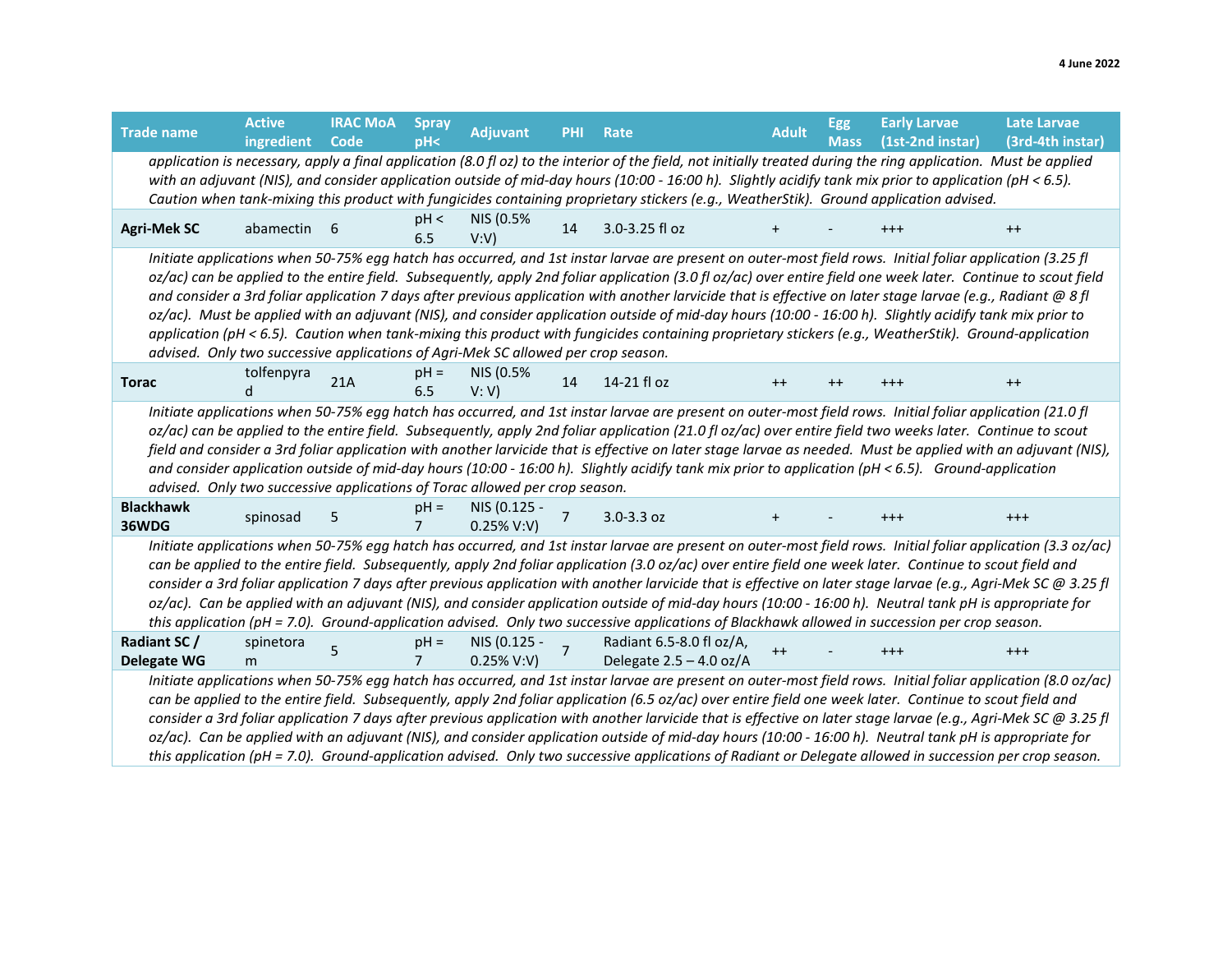# **2nd generation CPB Materials**

| <b>Trade name</b>                                                                                                                                                                                                                                                                                                                                                                                                                                                                                                                                                                                                                                                                                                                                                                                                                               | <b>Active ingredient</b>                                                                                                                                                                                                                                                                                                                                                                                                                                                                                                                                                                                                                                                                                                                                                                                                           | <b>IRAC MoA</b><br><b>Code</b> | <b>Spray</b><br>pH <sub>2</sub> | <b>Adjuvant</b>          | PHI            | Rate                                                 | <b>Adult</b> | <b>Egg</b><br><b>Mass</b> | <b>Early Larvae</b><br>(1st-2nd instar) | <b>Late Larvae</b><br>(3rd-4th instar) |  |
|-------------------------------------------------------------------------------------------------------------------------------------------------------------------------------------------------------------------------------------------------------------------------------------------------------------------------------------------------------------------------------------------------------------------------------------------------------------------------------------------------------------------------------------------------------------------------------------------------------------------------------------------------------------------------------------------------------------------------------------------------------------------------------------------------------------------------------------------------|------------------------------------------------------------------------------------------------------------------------------------------------------------------------------------------------------------------------------------------------------------------------------------------------------------------------------------------------------------------------------------------------------------------------------------------------------------------------------------------------------------------------------------------------------------------------------------------------------------------------------------------------------------------------------------------------------------------------------------------------------------------------------------------------------------------------------------|--------------------------------|---------------------------------|--------------------------|----------------|------------------------------------------------------|--------------|---------------------------|-----------------------------------------|----------------------------------------|--|
| Coragen 1.67SC<br>/ Vantacor 5SC                                                                                                                                                                                                                                                                                                                                                                                                                                                                                                                                                                                                                                                                                                                                                                                                                | chlorantraniliprole                                                                                                                                                                                                                                                                                                                                                                                                                                                                                                                                                                                                                                                                                                                                                                                                                | 28                             | pH <<br>6.5                     | MSO (0.25-<br>0.5 % V:V) | 14             | variable and<br>formulation<br>dependent (fl<br>oz/A | $++$         | $++$                      | $^{++}$                                 | $^{+++}$                               |  |
| Initiate applications after the emergence of the 2nd generation of CPB, and when defoliation estimates have reached or exceeded 5-10%. Initial foliar<br>application (7.5 fl oz/ac, Coragen) can be applied to the entire field. Subsequently, apply 2nd foliar application (5.5 fl oz/ac, Coragen) over entire field<br>one week later. Continue to scout field and consider a 3rd foliar application 7-10 days later only if populations continue to defoliate. Should be applied<br>with an adjuvant (MSO) and acidify tank pH (pH < 6.5). Ground-application advised. Up to 4 successive applications of Coragen allowed in succession<br>per crop season for control of the Colorado potato beetle. Do not apply a Group 28 material if a Group 28 material was applied in 1st generation, or as<br>an at-plant systemic (e.g., Verimark). |                                                                                                                                                                                                                                                                                                                                                                                                                                                                                                                                                                                                                                                                                                                                                                                                                                    |                                |                                 |                          |                |                                                      |              |                           |                                         |                                        |  |
| Exirel 0.83SC                                                                                                                                                                                                                                                                                                                                                                                                                                                                                                                                                                                                                                                                                                                                                                                                                                   | cyantraniliprole                                                                                                                                                                                                                                                                                                                                                                                                                                                                                                                                                                                                                                                                                                                                                                                                                   | 28                             | pH <<br>6.5                     | MSO (0.25-<br>0.5 % V:V) | $\overline{7}$ | 5.0-13.5 fl oz                                       | $++$         | $++$                      | $+ + +$                                 | $^{+++}$                               |  |
| (e.g., Verimark).                                                                                                                                                                                                                                                                                                                                                                                                                                                                                                                                                                                                                                                                                                                                                                                                                               | Initiate applications after the emergence of the 2nd generation of CPB, and when defoliation estimates have reached or exceeded 5-10%. Initial foliar<br>application (13.5 fl oz/ac) can be applied to the entire field. Subsequently, apply 2nd foliar application (10 fl oz/ac) over entire field one week later.<br>Continue to scout field and consider a 3rd foliar application 7-10 days later only if populations continue to defoliate. Should be applied with an adjuvant<br>(MSO) and acidify tank pH (pH < 6.5). Ground-application advised. Only two successive applications of Exirel allowed in succession per crop season for<br>control of the Colorado potato beetle. Do not apply a Group 28 material if a Group 28 material was applied in 1st generation, or as an at-plant systemic                           |                                |                                 |                          |                |                                                      |              |                           |                                         |                                        |  |
| <b>Minecto Pro</b>                                                                                                                                                                                                                                                                                                                                                                                                                                                                                                                                                                                                                                                                                                                                                                                                                              | abamectin +<br>cyantraniliprole                                                                                                                                                                                                                                                                                                                                                                                                                                                                                                                                                                                                                                                                                                                                                                                                    | $6 + 28$                       | pH <<br>6.5                     | MSO (0.25-<br>0.5 % V:V) | 14             | 5.5-10 fl oz                                         | $++$         | $++$                      | $^{+++}$                                | $^{+++}$                               |  |
|                                                                                                                                                                                                                                                                                                                                                                                                                                                                                                                                                                                                                                                                                                                                                                                                                                                 | Initiate applications after the emergence of the 2nd generation of CPB, and when defoliation estimates have reached or exceeded 5-10%. Initial foliar<br>application (10 fl oz/ac) can be applied to the entire field. Subsequently, apply 2nd foliar application (7.5 fl oz/ac) over entire field one week later.<br>Continue to scout field and consider a 3rd foliar application 7-10 days later only if populations continue to defoliate. Should be applied with an adjuvant<br>(MSO) and acidify tank pH (pH < 6.5). Ground-application advised. Only two successive applications of Minecto Pro allowed in succession per crop<br>season for control of the Colorado potato beetle. Do not apply a Group 28 material if a Group 28 material was applied in 1st generation, or as an at-<br>plant systemic (e.g., Verimark). |                                |                                 |                          |                |                                                      |              |                           |                                         |                                        |  |
| <b>Besiege</b>                                                                                                                                                                                                                                                                                                                                                                                                                                                                                                                                                                                                                                                                                                                                                                                                                                  | chlorantraniliprole +<br>lambda-cyhalothrin                                                                                                                                                                                                                                                                                                                                                                                                                                                                                                                                                                                                                                                                                                                                                                                        | $28 + 3$                       | pH <<br>6.5                     | MSO (0.25-<br>0.5 % V:V) | 14             | 6.0-9.0 fl oz                                        | $++$         | $++$                      | $^{++}$                                 | $^{+++}$                               |  |
| (e.g., Verimark).                                                                                                                                                                                                                                                                                                                                                                                                                                                                                                                                                                                                                                                                                                                                                                                                                               | Initiate applications after the emergence of the 2nd generation of CPB, and when defoliation estimates have reached or exceeded 5-10%. Initial foliar<br>application (9.0 fl oz/ac) can be applied to the entire field. Subsequently, apply 2nd foliar application (7.0 fl oz/ac) over entire field one week later.<br>Continue to scout field and consider a 3rd foliar application 7-10 days later only if populations continue to defoliate. Should be applied with an adjuvant<br>(MSO) and acidify tank pH (pH < 6.5). Ground-application advised. Three successive applications of Besiege are allowed in succession per crop season for<br>control of the Colorado potato beetle. Do not apply a Group 28 material if a Group 28 material was applied in 1st generation, or as an at-plant systemic                         |                                |                                 |                          |                |                                                      |              |                           |                                         |                                        |  |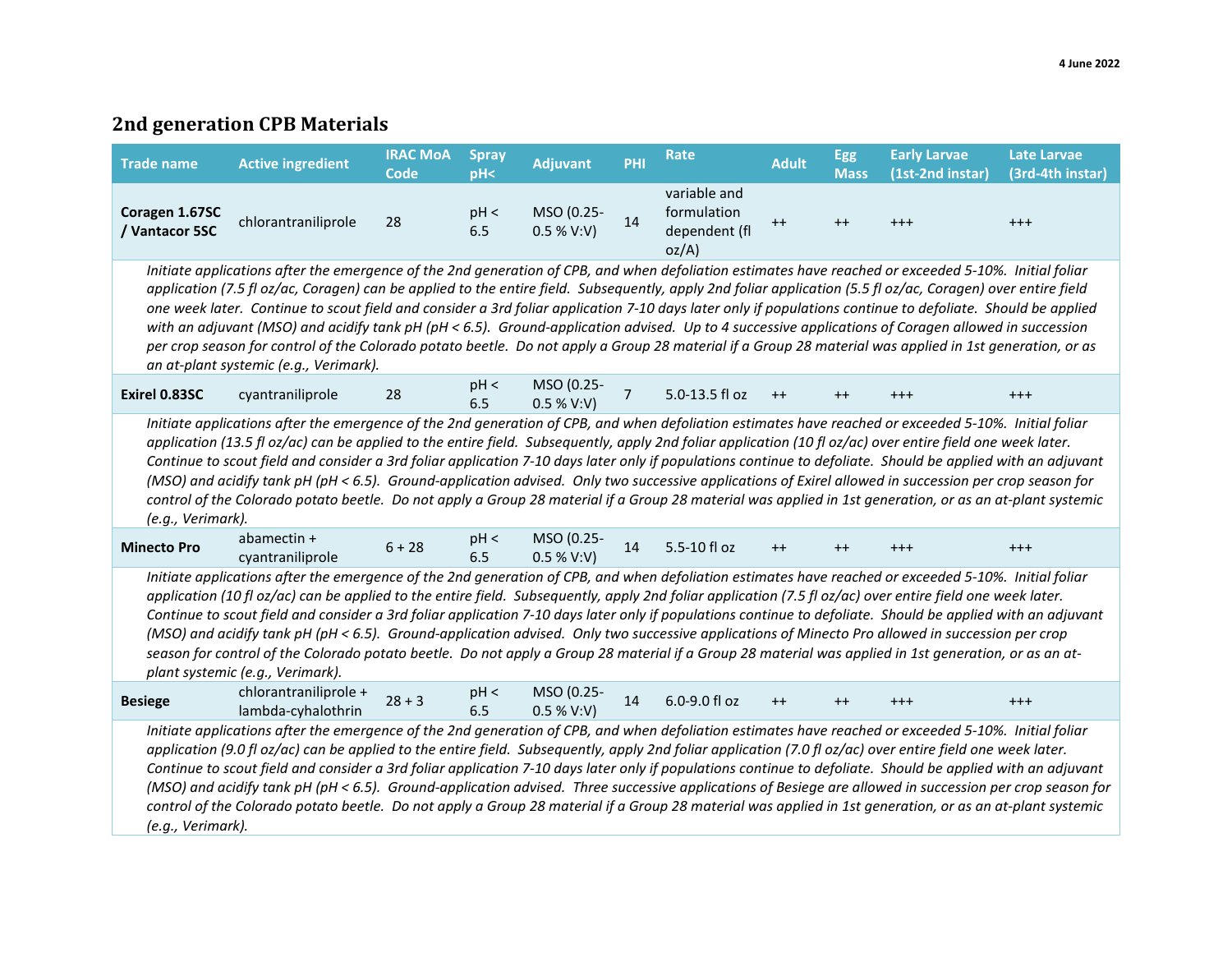| <b>Trade name</b>                                                                                                                                                                                                                                                                                                                                                                                                                                                                                                                                                                                                                                                                                 | <b>Active ingredient</b>                                                                                                                                                                                                                                                                                                                                                                                                                                                                                                                                                                                                                                                                                                                                                                                                                 | <b>IRAC MOA</b><br>Code | <b>Spray</b><br>PH< | <b>Adjuvant</b>                    | PHI | Rate                 | <b>Adult</b> | Egg<br><b>Mass</b> | <b>Early Larvae</b><br>(1st-2nd instar) | Late Larvae<br>(3rd-4th instar) |
|---------------------------------------------------------------------------------------------------------------------------------------------------------------------------------------------------------------------------------------------------------------------------------------------------------------------------------------------------------------------------------------------------------------------------------------------------------------------------------------------------------------------------------------------------------------------------------------------------------------------------------------------------------------------------------------------------|------------------------------------------------------------------------------------------------------------------------------------------------------------------------------------------------------------------------------------------------------------------------------------------------------------------------------------------------------------------------------------------------------------------------------------------------------------------------------------------------------------------------------------------------------------------------------------------------------------------------------------------------------------------------------------------------------------------------------------------------------------------------------------------------------------------------------------------|-------------------------|---------------------|------------------------------------|-----|----------------------|--------------|--------------------|-----------------------------------------|---------------------------------|
| <b>Elevest</b>                                                                                                                                                                                                                                                                                                                                                                                                                                                                                                                                                                                                                                                                                    | chlorantraniliprole +<br>bifenthrin                                                                                                                                                                                                                                                                                                                                                                                                                                                                                                                                                                                                                                                                                                                                                                                                      | $28 + 3$                | pH <<br>6.5         | MSO<br>$(0.125 -$<br>$0.25\%$ V:V) | 21  | 5.6-9.6 fl oz/A $++$ |              | $++$               | $^{+++}$                                | $^{+++}$                        |
| Initiate applications after the emergence of the 2nd generation of CPB, and when defoliation estimates have reached or exceeded 5-10%. Initial foliar<br>application (9.6 fl oz/ac) can be applied to the entire field. Subsequently, apply 2nd foliar application (7.5 fl oz/ac) over entire field one week later.<br>Should be applied with an adjuvant (MSO) and acidify tank pH (pH < 6.5). Ground-application advised. Two successive applications of Elevest are<br>allowed in succession per crop season for control of the Colorado potato beetle. Do not apply a Group 28 material if a Group 28 material was applied in<br>1st generation, or as an at-plant systemic (e.g., Verimark). |                                                                                                                                                                                                                                                                                                                                                                                                                                                                                                                                                                                                                                                                                                                                                                                                                                          |                         |                     |                                    |     |                      |              |                    |                                         |                                 |
| <b>Voliam Flexi</b>                                                                                                                                                                                                                                                                                                                                                                                                                                                                                                                                                                                                                                                                               | chlorantranilprole +<br>thiamethoxam                                                                                                                                                                                                                                                                                                                                                                                                                                                                                                                                                                                                                                                                                                                                                                                                     | $28+4A$                 | pH <<br>6.5         | MSO (0.25-<br>0.5 % V:V)           | 14  | $4.0$ fl oz          | $++$         | $++$               | $+++$                                   | $+ + +$                         |
|                                                                                                                                                                                                                                                                                                                                                                                                                                                                                                                                                                                                                                                                                                   | Initiate applications after the emergence of the 2nd generation of CPB, and when defoliation estimates have reached or exceeded 5-10%. Initial foliar<br>application (4.0 fl oz/ac) can be applied to the entire field. Subsequently, apply 2nd foliar application (3.5 fl oz/ac) over entire field one week later.<br>Continue to scout field and consider a 3rd foliar application 7-10 days later only if populations continue to defoliate. Should be applied with an adjuvant<br>(MSO) and acidify tank pH (pH < 6.5). Ground-application advised. Only two successive applications of Voliam Flexi are allowed in succession per crop<br>season for control of the Colorado potato beetle. Do not apply a Group 28 material if a Group 28 material was applied in 1st generation, or as an at-<br>plant systemic (e.g., Verimark). |                         |                     |                                    |     |                      |              |                    |                                         |                                 |

# **Other options**

| <b>Trade name</b>                                                                                                                                                               | <b>Active</b><br>ingredient                                                                                                                                                     | <b>IRAC MOA</b><br>Code | <b>Spray</b><br>pH< | <b>Adjuvant</b>        | HT | Rate                     | Adu<br>It      | <b>Egg</b><br><b>Mass</b> | <b>Early Larvae (1st-</b><br>2nd instar | Late Larvae (3rd-4th<br>instar) |
|---------------------------------------------------------------------------------------------------------------------------------------------------------------------------------|---------------------------------------------------------------------------------------------------------------------------------------------------------------------------------|-------------------------|---------------------|------------------------|----|--------------------------|----------------|---------------------------|-----------------------------------------|---------------------------------|
| <b>Admire Pro</b><br>(foliar)                                                                                                                                                   | imidacloprid                                                                                                                                                                    | 4A                      | pH < 7              | none (see<br>notes)    |    | $1.3 \text{ fl}$ oz      | $+$            |                           | $++$                                    | $\ddot{}$                       |
| Apply Admire Pro as a foliar insecticide for control of late-season potato leafhopper and aphids where no Group 4A insecticide was used as an at-plant<br>insecticide starter.  |                                                                                                                                                                                 |                         |                     |                        |    |                          |                |                           |                                         |                                 |
| <b>Actara 25WG</b><br>(foliar)                                                                                                                                                  | thiamethoxa<br>m                                                                                                                                                                | 4A                      | pH < 7              | none (see<br>notes)    | 14 | $1.5 - 3.0$<br><b>OZ</b> | $\overline{+}$ |                           | $++$                                    | $+$                             |
|                                                                                                                                                                                 | Apply Actara 25WG as a foliar insecticide for control of late-season potato leafhopper and aphids where no Group 4A insecticide was used as an at-plant<br>insecticide starter. |                         |                     |                        |    |                          |                |                           |                                         |                                 |
| <b>Assail 30SG</b><br>(foliar)                                                                                                                                                  | acetamiprid                                                                                                                                                                     | 4A                      | pH < 7              | NIS (0.25-0.5<br>% V:V |    | $1.5 - 4.0$<br>0Z        |                |                           | $++$                                    | $+$                             |
| Apply Assail 30SG as a foliar insecticide for control of late-season potato leafhopper and aphids where no Group 4A insecticide was used as an at-plant<br>insecticide starter. |                                                                                                                                                                                 |                         |                     |                        |    |                          |                |                           |                                         |                                 |